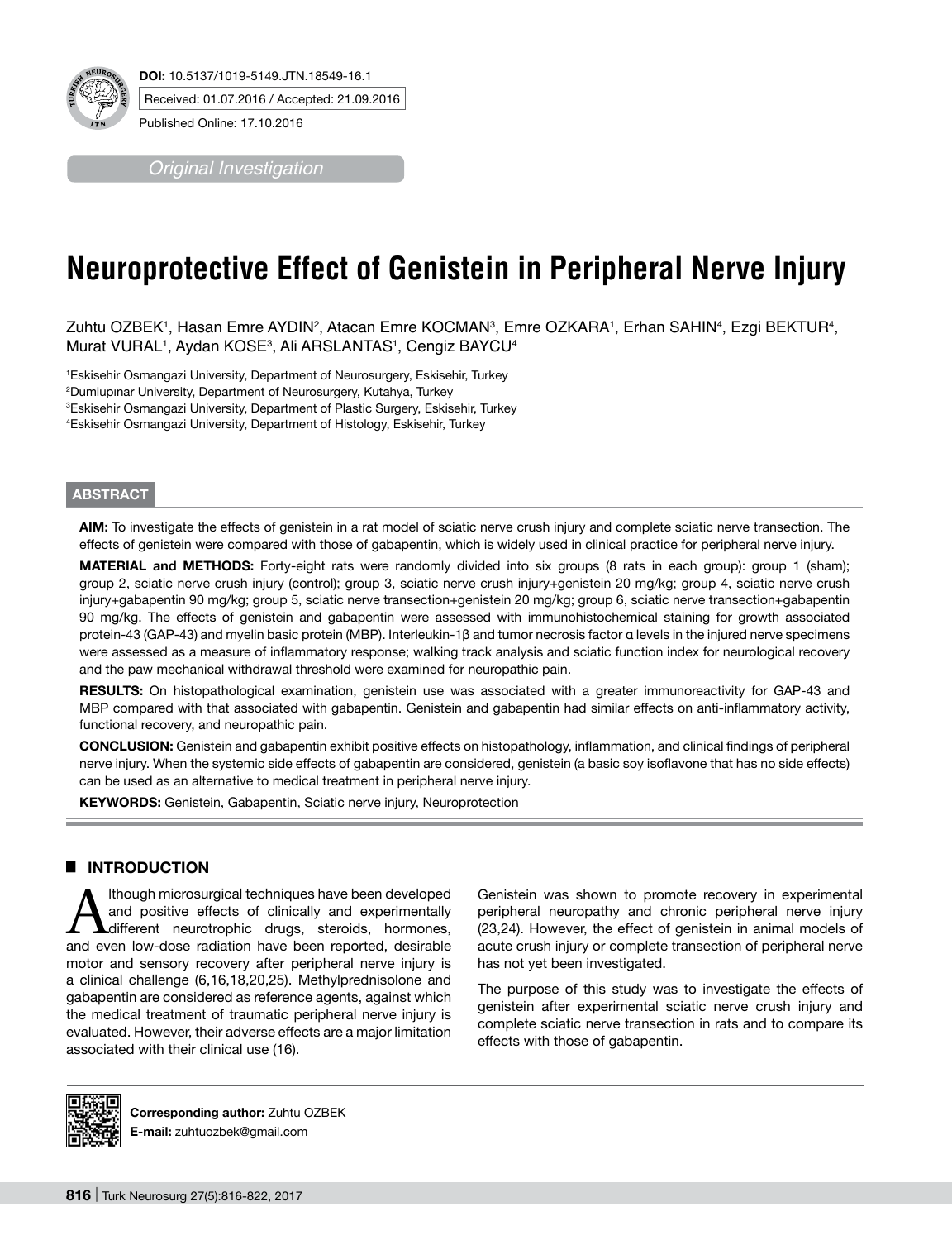# █ **MATERIAL and METHODS**

The Medical and Surgical Research Center of Eskisehir Osmangazi University and Committee on Animal Experiments of the Medical Faculty approved the present experimental study (Permit No. 2014/384). All experimental procedures were performed in accordance with the National Institute of Health Principles of Laboratory Animal Care.

## **Animal sample preparation and surgical procedure**

Forty-eight male Sprague–Dawley rats (200–250 g each) were divided into six groups of eight rats each. The rats were housed in separate cages during the test and were fed standard rodent food and water. They were fasted for 12 hours prior to the operation, but had *ad libitum* access to water. Paw mechanical withdrawal threshold, walking track analysis, and sciatic function index were measured between 9 and 15 hours of daylight.

Intraperitoneal sodium pentobarbital (50 mg/kg) was used to induce anesthesia during the surgical procedure in all groups. The right hind legs of the animals were de-epithelized with creams before the surgery, and the surgical field cleaned with povidone iodine solution. A skin incision was made on the right hip of the rats in the group 1 (sham) and the sciatic nerve within the gluteal muscle exposed. The surgical wound was closed without injury, and dimethyl sulfoxide (solvent, DMSO) was intraperitoneally administered. The same procedure was followed for rats in the group 2 (control) plus a force of 54 N was applied on the sciatic nerve for 60 seconds with an aneurysm clip placed 0.5 cm proximal to its trifurcation and the crush injury achieved. After the crush injury was inflicted in rats in group 3, 20 mg/kg genistein was administered intraperitoneally for 30 days. Rats in group 4 underwent the same procedure as in group 3. After inflicting the crush injury, 90 mg/kg gabapentin was administered intraperitoneally for 30 days. The sciatic nerve was sectioned transversely through the full-thickness in rats in group 5 and 6 and the truncated portions sutured epineurally at four sites with 9/0 nylon suture, aided by binocular loupes (Supervu loupes 2.5×42 cm). Subsequently, 20 mg/kg genistein and 90 mg/kg gabapentin was administered intraperitoneally for 30 days in the rats in groups 5 and 6, respectively.

Rats were sacrificed after the last walking track analysis and mechanical withdrawal threshold measurement at 4<sup>th</sup> week. The right hind limb was re-exposed and the sciatic nerve harvested en-bloc after careful dissection. The removed sciatic nerve was sent to the laboratory for immunohistochemical and biochemical analyses.

## **Immunohistochemical analysis**

Tissue samples from each experimental group were fixed in neutral formalin for 72 hours and embedded in paraffin. Sections of 4-5 µm thickness were processed for polylysine microscope slides. Heat-induced antigen retrieval was performed to increase the sensitivity of immunohistochemical examination. Endogenous peroxidase activity was blocked in 3% hydrogen peroxide. Epitopes were stabilized by application of serumblocking solution. Slides were incubated overnight with myelin

basic protein (MBP) antibody (C-16, Santa Cruz-13914) and growth-associated protein 43 (GAP-43) antibody (B-5, Santa Cruz-17790) at 4°C. After incubation, the secondary antibody was applied. AEC (3-amino-9-ethylcarbazole) was used as chromogen. Subsequently, the slides were counterstained with hematoxylin for 1 minute, dehydrated in graded ethanol, and mounted in a conventional medium. The sections were examined under a photomicroscope (BX51 Olympus, Japan).

#### **Measurement of pro-inflammatory cytokine level in sciatic nerve**

The levels of tumor necrosis factor-α (TNF-α) and interleukin-1β (IL-1β) in the sciatic nerve specimens were measured to evaluate the inflammatory response induced by peripheral nerve injury. The Rat TNF-α ELISA Kit (Bendermed BMS 622) and Rat IL-1 ELISA Kit (BMS Bendermed 630) were used for measurements. The sciatic nerve was resected in the whole group after 30 days and stored at −80°C. The nerve samples were homogenized in 0.25 mL of ice-cold phosphate buffered saline and centrifuged. The levels of TNF-α, IL-1β, and total protein in the supernatant were measured using the Lowry method with ELISA kits according to the manufacturer's instruction.

## **Walking Track analysis and sciatic function index (SFI)**

Walking track analyses were performed in the animals at weeks 0 (after the surgery), 2, and 4 (before the sacrifice) using stamp and paper method (17). The lengths of the third toe to heel (PL), first to fifth toe (TS), and second toe to fourth toe (IT), on the experimental (E) and contralateral normal sides (N) were measured in all animals; sciatic function index (SFI) was calculated by using the following formula:

SF = −38.3 × (EPL−NPL)/NPL + 109.5 × (ETS−NTS)/NTS + 13.3 × (EIT−NIT)/NIT−8.8

SFI scores range from −100 (total dysfunction) to 0 (normal nerve function).

## **Paw mechanical withdrawal threshold measurement**

Paw mechanical withdrawal threshold was measured using rat paw pressure analgesia-meter device (Ugo Basile, Italy), as described by Randall-Selitto (15). Quantitative measurement of pain was achieved by applying a mechanical force on the paws of the rats with a cone-shaped pusher with a rounded tip. The mechanical force (a maximum of 25 g) was applied with increasing weight towards the dorsal surface of the hind paws of the rats which had underwent surgery, and then the weight was measured at the time when they pulled their paws. The withdrawal threshold of paws was measured four times and the average values used in the analysis. The measurements were transferred to the computer using SeDaCom v 2.0 software program. Responses to mechanical stimuli were measured before the surgical intervention and after 7, 14, and 30 days after the surgery.

#### **Statistical analysis**

Data pertaining to all variables are presented as mean  $\pm$ [Standard deviation (SD)]. SPSS version 15.0 was used to perform statistical analysis. Intergroup differences were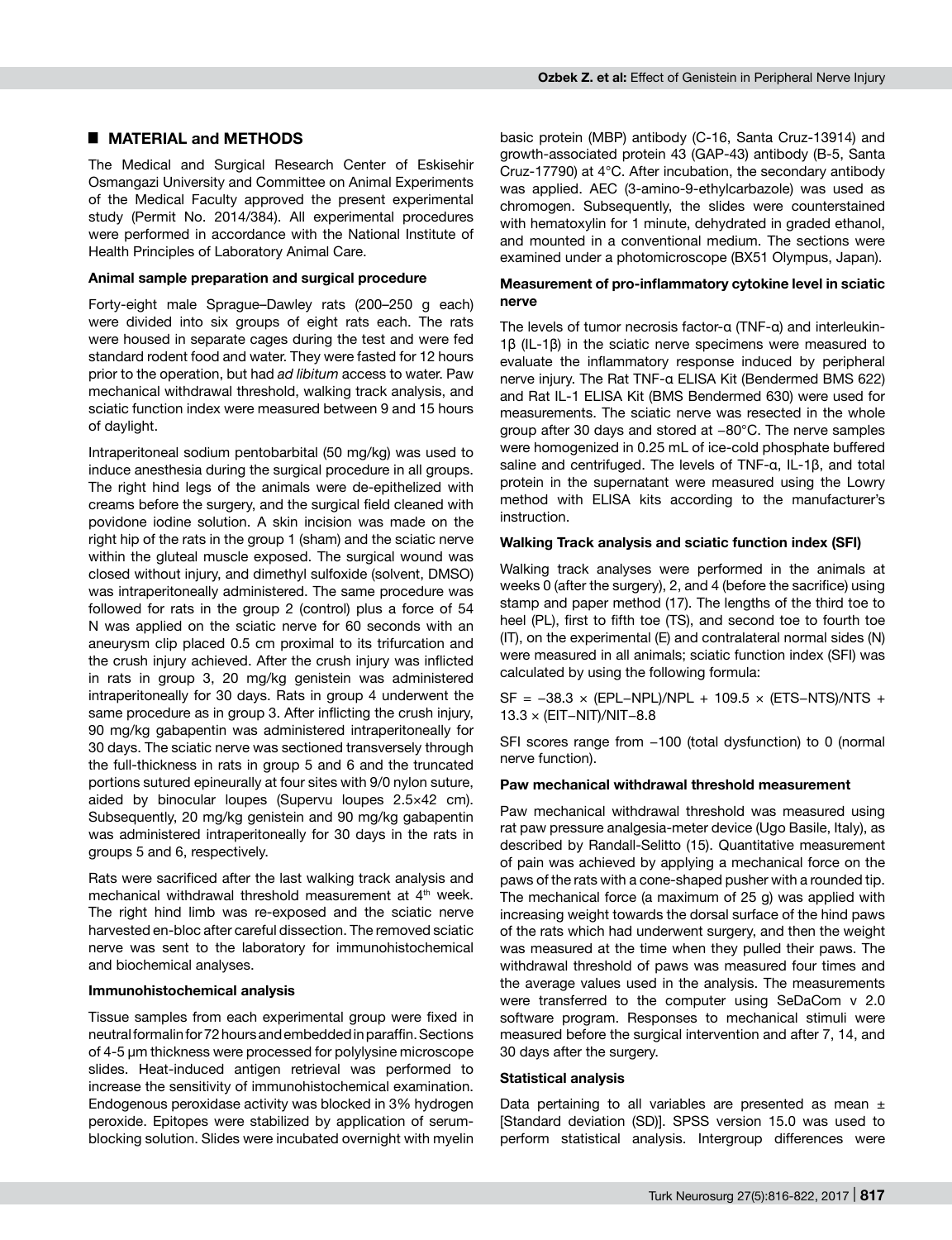assessed by one-way Analysis of variance followed by Tukey's ad hoc test for multiple comparisons. p values of <0.05 were considered indicative of a statistically significant intergroup difference.

# █ **RESULTS**

## **Immunohistochemical results**

GAP-43 and MBP immunoreactivity were similar in the sham and control groups. GAP-43 and MBP immunoreactivity in the genistein groups were higher than those in the other groups. GAP-43 and MBP immunoreactivity were higher in the gabapentin groups compared with that in the sham and control groups, but lower than that in the genistein groups (Figures 1A-F and 2A-F). These results suggest that genistein improved nerve regeneration after traumatic nerve injury.

## **Pro-inflammatory cytokine levels in sciatic nerve**

No significant different was observed between the genistein and gabapentin groups (crush+transection) with respect to the levels of IL-1β and TNF-α in the sciatic nerve samples (*p*>0.05). There were statistically significant differences between the control and sham groups (*p*<0.001) and among the control, genistein, and gabapentin groups (*p*<0.001) (Figures 3, 4).

## **Sciatic function index**

A statistically significant difference in functional recovery was observed among the control group, crush injury+genistein,

and crush injury+gabapentin groups at 2<sup>nd</sup> weeks (p<0.01). No significant difference was observed in this respect between the control and transection groups ( $p$ >0.05). However, at 4<sup>th</sup> weeks, a statistically significant difference was observed between the control and all treatment groups (genistein and gabapentin) (Figure 5).

## **Paw mechanical withdrawal threshold results**

Seven days after injury, the mechanical withdrawal threshold significantly decreased in comparison to that in the shamoperated animals (*p*<0.001). On day 14, a statistically significant difference was observed between the sham and control groups (*p*<0.001) and between the sham and transection (+genistein, +gabapentin) groups (*p*<0.05). No statistically significant differences were observed between the sham and crush injury (+genistein, +gabapentin) groups in this respect (*p*>0.05). Further, no significant differences were observed between the sham and all treatment groups (genistein and gabapentin) on day 30 (*p*>0.05); however, a significant difference was observed between the sham and control groups on day 30 (*p*<0.001) (Figure 6).

# █ **DISCUSSION**

Primary peripheral nerve injury results from compression, focal contusion, traction or transection of the nerve. This process is followed by secondary ischemic injury, which is dominated by inflammation (also referred to as degeneration).



**Figure 1:** GAP-43 immunoreactivity. **A)** Sham, **B)** Control, **C)** Crush+Genistein, **D)** Crush+Gabapentin, **E)** Transection+Genistein, **F)**Transection+Gabapentin (GAP-43, x40).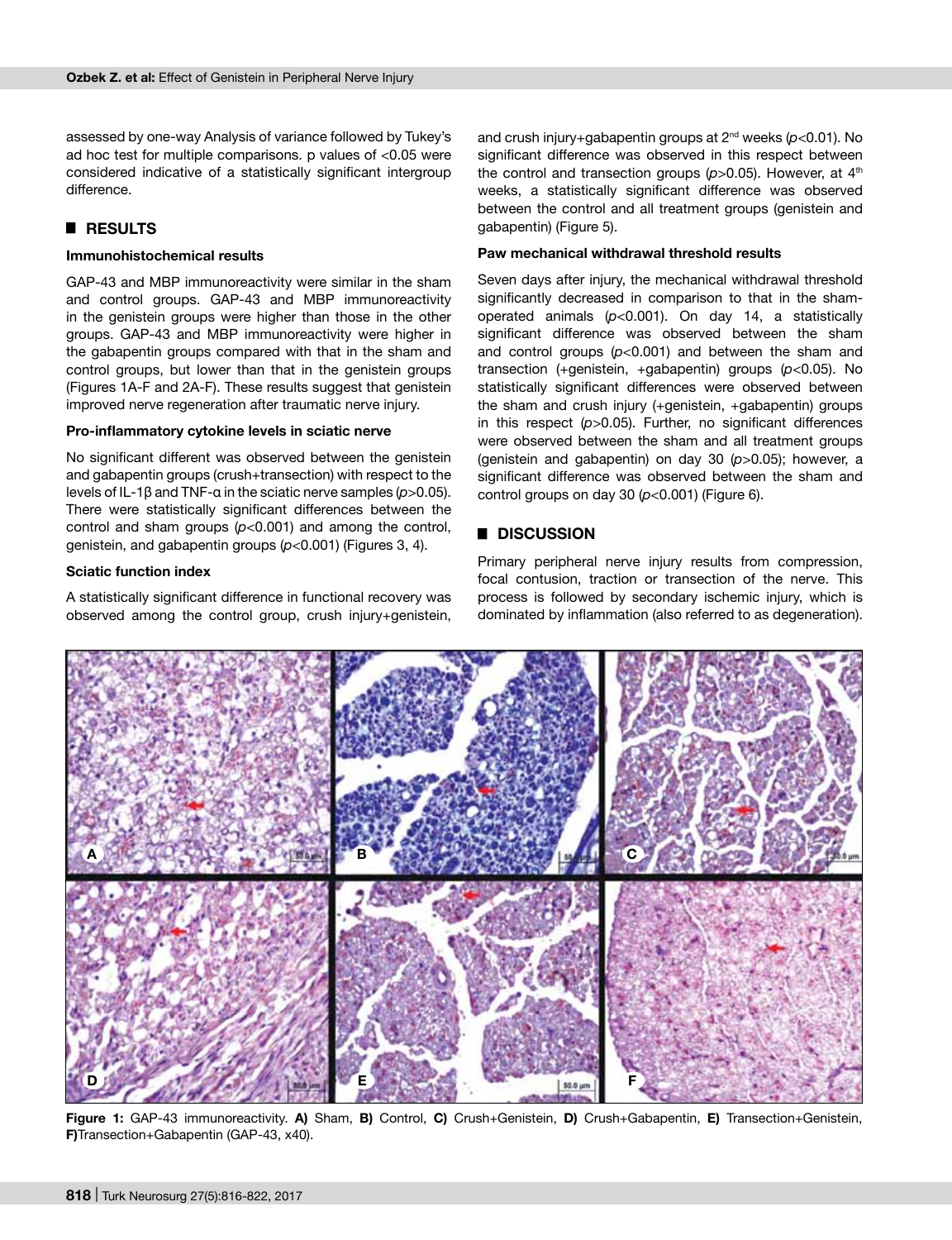Cytokines, and in particular, TNF-α, play a major role in this inflammatory response. The degeneration is followed by regeneration and recovery. The axon grows by forming axonal colonies in the regeneration period and a new myelin sheath is formed. The important immunohistochemical markers of regeneration are GAP-43 and MBP (1,22). Motor functional improvement and reduction in neuropathic pain are also important indicators of neurological recovery after peripheral nerve injury.

In this study, the effects of genistein and gabapentin were compared after experimental peripheral nerve injury in rats. The results were examined on immunohistochemistry (GAP-43, MBP), assessment of inflammatory cytokine expressions (IL-1β, TNF-α) and functional assessment (motor; SFI, neuropathic pain; paw withdrawal threshold). GAP-43 and MBP immunoreactivity in the genistein group was higher than that in the other groups on immunohistochemistry.



**Figure 2:** MBP immunoreactivity. **A)** Sham, **B)** Control, **C)** Crush+Genistein, **D)** Crush+Gabapentin, **E)** Transection+Genistein, **F)**Transection+Gabapentin (MBP, x40).



**Figure 3:** TNF-α levels. Bar graphs representing the TNF-α results as mean  $\pm$  SD. There was no statistically significant difference between sham, genistein and gabapentin groups (p>0.05). There were statistically significant differences between the control group and the other groups (\*\*\* p<0.001).



**Figure 4:** IL-1β levels. Bar graphs representing the IL-1β results as mean  $\pm$  SD. There was no statistically significant difference between sham, genistein and gabapentin groups (p>0.05). - There were statistically significant differences between the control group and the other groups (\*\*\* p<0.001).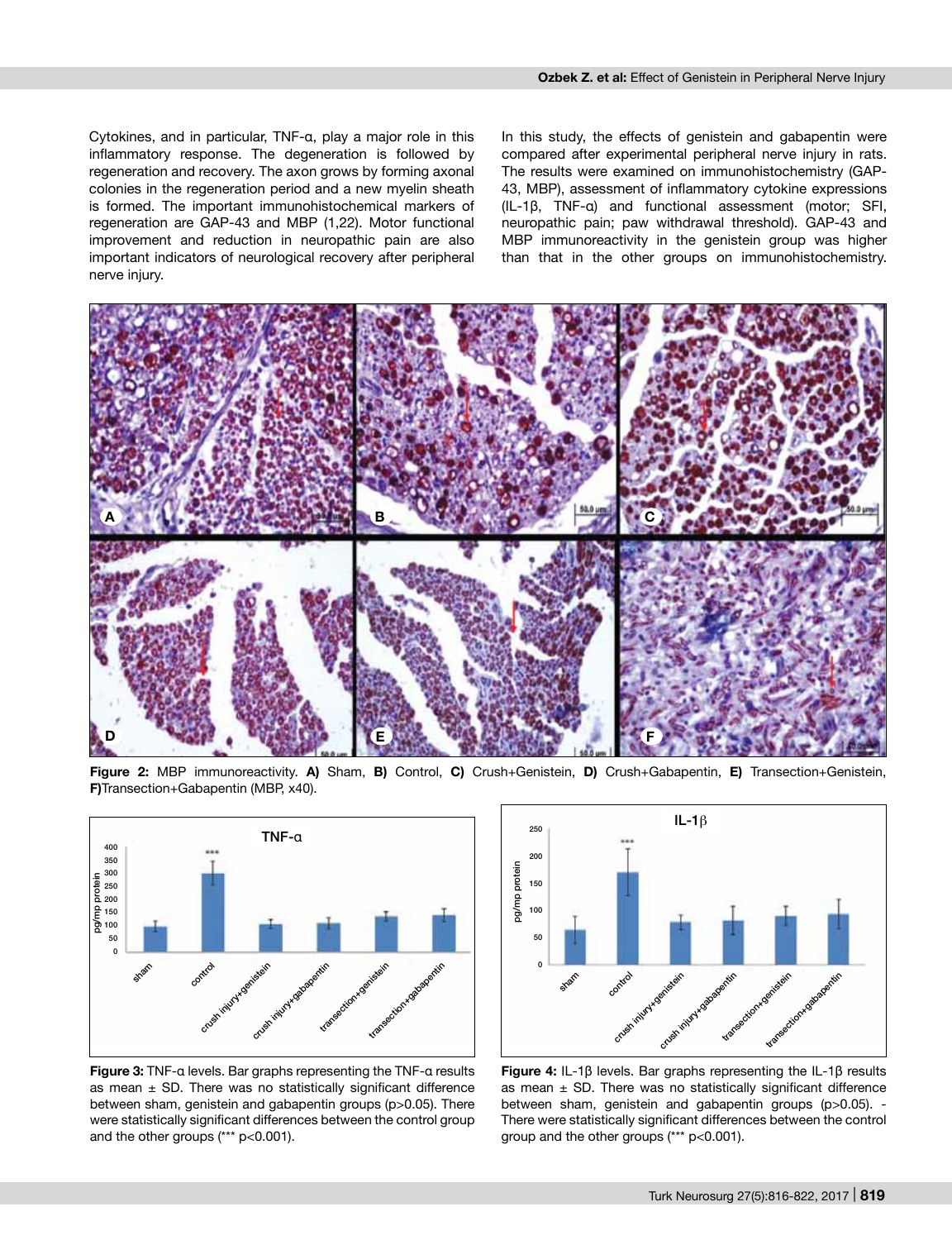With respect to the inflammatory and functional results, the effects of genistein and gabapentin were found to be comparable.

Genistein is a natural phytoestrogen isoflavone extracted from soybean (24). Its protective effect against various cancers is well documented (19). Its neuroprotective effects have also been demonstrated in *in-vitro* models of cerebral ischemia (2,11). It was shown to remarkably reduce the neuropathic pain in diabetic peripheral neuropathy (24). A soy-rich diet was shown to attenuate hyperalgesia and allodynia after peripheral nerve injury (5), and these effects were attributed to genistein (23).



Figure 5: SFI values. Bar graphs representing the SFI values as mean±SD. \*\*\*p < 0.01 versus control group at 2<sup>nd</sup> week. <sup>ooo</sup>p<0.0001, oop<0.001 versus control group at 4<sup>th</sup> week.



**Figure 6:** Mechanical withdrawal threshold results. \*\*\*p<0.001 versus sham group at 7<sup>th</sup> day. +++p<0.001, +p<0.05 versus sham group at 14<sup>th</sup> day. ooop<0.001 versus sham group at 30<sup>th</sup> day.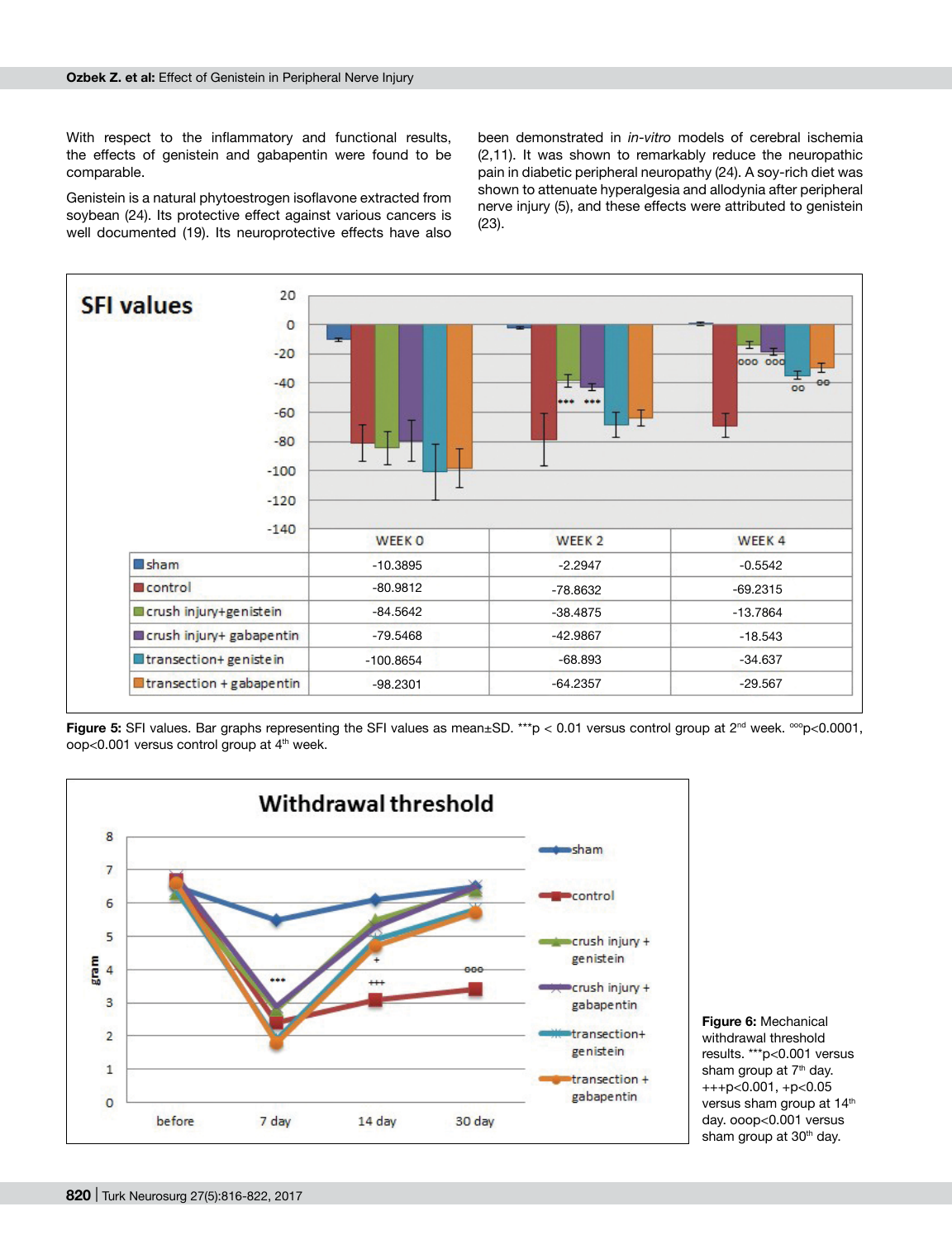Wallerian degeneration occurring after peripheral nerve injury is known to be regulated by pro-inflammatory cytokines (12- 14). The pathological cascade initiates at the site of injury and progresses to the dorsal root ganglia of the peripheral nerve. Subsequently, the glial cells and neurons participate in this cascade (14). Glial cells have been shown to activate microglial cells and astrocytes in the regional inflammation area (21). The most important cytokines of this cascade are TNF-α, IL-1β, and IL-6 (13,14). Of these, TNF-α is released by the schwann cells, mast cells, endothelial cells, and fibroblasts after injury and plays a key role in inducing upregulation of other inflammatory cytokines. Suppression of inflammatory cytokines after experimental peripheral nerve injury was shown to have a positive effect on neurological recovery (3,4,9,24). The potent anti-inflammatory effect of gabapentin after sciatic nerve injury in rats has been demonstrated (3,4,9). In our study, genistein and gabapentin showed a similar anti-inflammatory effect and reduced the level of cytokines in sciatic nerve tissue when compared with that in the control group.

In this study, the expressions of GAP-43 and MBP were measured to determine regeneration in the sciatic nerve injury. GAP-43 is a nervous tissue-specific structural protein which is present in the cytoplasm or on cell membrane in relation to the formation of axonal colonies and neuronal growth and plasticity (1,22). It has a high expression level in nerve cells during regeneration and axonal growth. MBP is one of the important proteins which play a role in the myelination in the nerve cells. In the present study, we found a significant elevation in expression levels of GAP-43 and MBP in genistein and gabapentin treatment groups and MBP compared with that in the sham and control groups.

The SFI is a standard metric for the evaluation of motor function, which reflects nerve function after peripheral nerve injury (7). In our study, a significant motor deficit was seen in the crush injury and transection groups compared with that in the sham group in the early period. While the motor improvement was more obvious in the crush injury+genistein and crush injury+gabapentin groups compared with that in the control group at 2 weeks, no significant difference was observed between the control and transection groups. A significant motor improvement was observed in all groups except the control group at 4 weeks. The motor improvement occurred later in the transection (+genistein, +gabapentin) groups compared to the crush injury (+genistein, +gabapentin) groups.

In our study, the paw mechanical withdrawal threshold test was performed to assess the effect of genistein on neuropathic pain (24). The results were compared with those of gabapentin, which is known to attenuate neuropathic pain in previous animal experiments (8,10). The pain threshold on day 7 was significantly lower in all groups compared with that in the sham group. On days 14 and 30, the pain threshold was significantly higher in the crush injury (+genistein, +gabapentin) groups as compared to that in the control group. A significant improvement occurred later (on day 30) in the transection (+genistein, +gabapentin) groups. Our findings suggest that the increase in the neuropathic pain threshold was similar in the genistein and gabapentin groups.

# █ **CONCLUSION**

Genistein promotes the neurological recovery after peripheral nerve injury. Our study results indicate that use of genistein as an alternative and complementary treatment for nerve injury should be encouraged.

# ■ **ACKNOWLEDGMENT**

This work was supported by Eskisehir Osmangazi University, Scientific Research Coordination Unit (Project Number: 2013- 358).

# █ **REFERENCES**

- 1. Benowitz LI, Routtenberg A: GAP-43: An intrinsic determinant of neuronal development and plasticity. Trends Neurosci 20(2):84-91, 1997
- 2. Burguete MC, Torregrosa G, Perez-Asensio FJ, Castello-Ruiz M, Salom JB, Gil JV, Alborch E: Dietary phytoestrogens improve stroke outcome after transient focal cerebral ischemia in rats. Eur J Neurosci 23:703-710, 2006
- 3. Câmara CC, Araújo CV, de Sousa KK, Brito GA, Vale ML, Raposo Rda S, Mendonça FE, Mietto BS, Martinez AM, Oriá RB: Gabapentin attenuates neuropathic pain and improves nerve myelination after chronic sciatic constriction in rats. Neurosci Lett 607: 52-58, 2015
- 4. Câmara CC, Ramos HF, da Silva AP, Araújo CV, Gomes AS, Vale ML, Barbosa AL, Ribeiro RA, Brito GA, Costa CM, Oriá RB: Oral gabapentin treatment accentuates nerve and peripheral inflammatory responses following experimental nerve constriction in Wistar rats. Neurosci Lett 556:93-98, 2013
- 5. Campbell YJN, Raja SN, Seltzer Z: The correlation between dietary soy phytoestrogens and neuropathic pain behavior in rats after partial denervation. Anesth Analg 94:421-426, 2002
- 6. Cui SS, Yang CP, Bowen RC, Bai O, Li XM, Jiang W, Zhang X: Valproic acid enhances axonal regeneration and recovery of motor function after sciatic nerve axotomy in adult rats. Brain Res 975(1-2): 229-236, 2003
- 7. De Souza SA, Da Silva CA, Del Bel EA: Methodological evaluation to analyze functional recovery after sciatic nerve injury. J Neurotrauma 21(5): 627-663, 2004
- 8. Densmore VS, Kalous A, Keast JR, Osborne PB: Above-level mechanical hyperalgesia in rats develops after incomplete spinal cord injury but not after cord transection, and is reversed by amitriptyline, morphine and gabapentin. Pain 151(1):184-193, 2010
- 9. Dias JM, Brito TV, Magalhães AD, Silva Santos PW, Batista JA, Nascimento Dias EG, Fernandes BH, Damasceno SR, Silva RO, Aragão KS, Souza MH, Medeiros JV, Barbosa AL: Gabapentin, a synthetic analogue of gamma aminobutyric acid, reverses systemic acute inflammation and oxidative stress in mice. Inflammation 37(5):1826-1836, 2014
- 10. Gustafsson H, Flood K, Berge OG, Brodin E, Olgart L, Stiller CO: Gabapentin reverses mechanical allodynia induced by sciatic nerve ischemia and formalin-induced nociception in mice. Exp Neurol 182(2):427-434, 2003